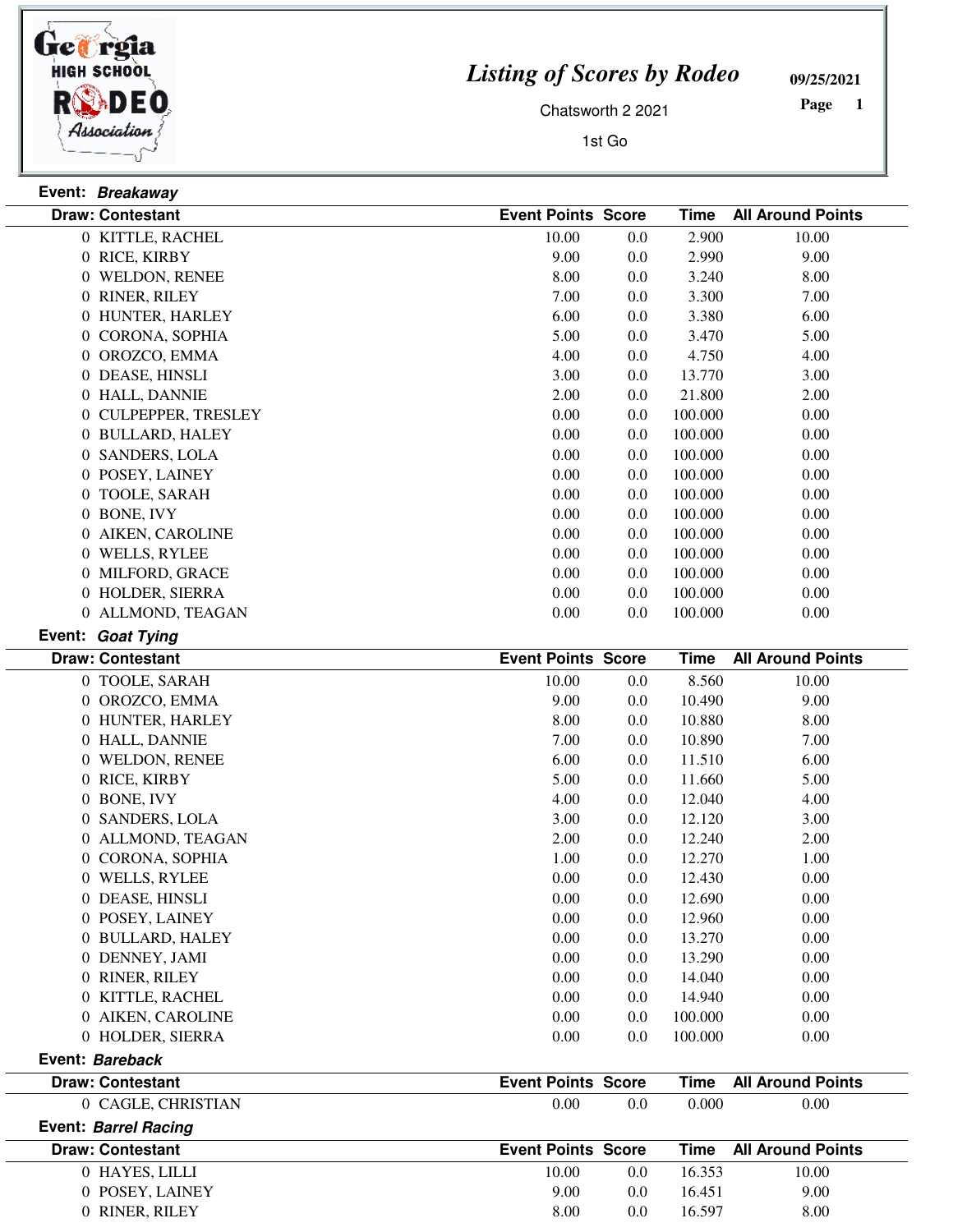| HIGH SCHOOL                           | <b>Listing of Scores by Rodeo</b> |                   |                | 09/25/2021               |  |
|---------------------------------------|-----------------------------------|-------------------|----------------|--------------------------|--|
|                                       |                                   | Chatsworth 2 2021 |                | Page<br>$\mathbf{2}$     |  |
| Association                           |                                   | 1st Go            |                |                          |  |
| 0 GARLAND, PRESLEY                    | 7.00                              | 0.0               | 16.753         | 7.00                     |  |
| 0 KITTLE, RACHEL                      | 6.00                              | 0.0               | 16.884         | 6.00                     |  |
| 0 ROARK, BREE                         | 5.00                              | 0.0               | 16.971         | 5.00                     |  |
| 0 SIMPSON, ANSLEY                     | 4.00                              | 0.0               | 16.983         | 4.00                     |  |
| 0 CORONA, SOPHIA                      | 3.00                              | 0.0               | 17.042         | 3.00                     |  |
| 0 LAISTER, BROOK                      | 2.00                              | 0.0               | 17.373         | 2.00                     |  |
| 0 CHADWICK, KIRSTIN                   | 1.00                              | 0.0               | 17.376         | 1.00                     |  |
| 0 HOLDER, SIERRA                      | 0.00                              | 0.0               | 17.422         | 0.00                     |  |
| 0 BULLARD, HALEY                      | 0.00                              | 0.0               | 17.438         | 0.00                     |  |
| 0 HUFSTETLER, NICOLE                  | 0.00                              | 0.0               | 17.457         | 0.00                     |  |
| 0 PFIEL, THERESA                      | 0.00                              | 0.0               | 17.490         | 0.00                     |  |
| 0 HALL, DANNIE                        | 0.00                              | 0.0               | 17.556         | 0.00                     |  |
| 0 WHITE, JOZIE                        | 0.00                              | 0.0               | 17.635         | 0.00                     |  |
| 0 WELLS, RYLEE                        | 0.00                              | 0.0               | 17.748         | 0.00                     |  |
| 0 ALLMOND, TEAGAN                     | 0.00                              | 0.0               | 17.804         | 0.00                     |  |
| 0 DEASE, HINSLI                       | 0.00                              | 0.0               | 17.832         | 0.00                     |  |
| 0 RICE, KIRBY                         | 0.00                              | 0.0               | 17.855         | 0.00                     |  |
| 0 WELLS, SHELBY                       | 0.00                              | 0.0               | 18.052         | 0.00                     |  |
| 0 FURR, HANNAH                        | 0.00                              | 0.0               | 18.548         | 0.00                     |  |
| 0 SOWERS, EMMY                        | 0.00                              | 0.0               | 18.700         | 0.00                     |  |
| 0 AIKEN, CAROLINE                     | 0.00                              | 0.0               | 18.769         | 0.00                     |  |
| 0 BURNETT, TORI                       | 0.00                              | 0.0               | 20.602         | 0.00                     |  |
| 0 TWILLEY, CHEYENNE                   | 0.00                              | 0.0               | 21.622         | 0.00                     |  |
| 0 STANTON, BAYLEE                     | 0.00                              | 0.0               | 21.697         | 0.00                     |  |
| 0 DENNEY, JAMI                        | 0.00                              | 0.0               | 22.181         | 0.00                     |  |
| 0 HANEY, KAITLEN                      | 0.00                              | 0.0               | 24.046         | 0.00                     |  |
| 0 PITTS, KENDALL                      | 0.00                              | 0.0               | 25.418         | 0.00                     |  |
| 0 HOPEAU, LEILA                       | 0.00                              | 0.0               | 100.000        | 0.00                     |  |
| 0 RANDOLPH, SOPHIA                    | 0.00                              | 0.0               | 100.000        | 0.00                     |  |
| 0 BROOKS, JENNA                       | 0.00                              | 0.0               | 100.000        | 0.00                     |  |
| 0 NALEWAKO, LISA                      | 0.00                              | 0.0               | 100.000        | 0.00                     |  |
| <b>Event: Bull Riding</b>             |                                   |                   |                |                          |  |
| <b>Draw: Contestant</b>               | <b>Event Points Score</b>         |                   | <b>Time</b>    | <b>All Around Points</b> |  |
| 0 SPENCE, LOGAN                       | 10.00                             | 73.0              | 0.000          | 10.00                    |  |
| 0 SULLIVAN, CARTER                    | 0.00                              | 0.0               | 0.000          | 0.00                     |  |
| 0 ALLISTON, LEVI                      | 0.00                              | 0.0               | 0.000          | 0.00                     |  |
| 0 FORRISTER, JACOB                    | 0.00                              | 0.0               | 0.000          | 0.00                     |  |
| 0 BARNETTE, JACKSON<br>0 SEABOLT, ELI | 0.00<br>0.00                      | 0.0<br>0.0        | 0.000<br>0.000 | 0.00<br>0.00             |  |
| 0 MULL, LANE                          | 0.00                              | 0.0               | 0.000          | 0.00                     |  |
| 0 KARNES, LANDON                      | 0.00                              | 0.0               | 0.000          | 0.00                     |  |
| <b>Event: Calf Roping</b>             |                                   |                   |                |                          |  |
| <b>Draw: Contestant</b>               | <b>Event Points Score</b>         |                   | <b>Time</b>    | <b>All Around Points</b> |  |
| 0 WILLIAMS, TATE                      | 10.00                             | 0.0               | 10.860         | 10.00                    |  |
| 0 ORR, TEIGAN                         | 9.00                              | 0.0               | 10.870         | 9.00                     |  |
| 0 GOBLE, CASH                         | 8.00                              | 0.0               | 11.250         | 8.00                     |  |
| 0 BURGESS, HANK                       | 7.00                              | 0.0               | 11.470         | 7.00                     |  |
| 0 TOWNSEND, ZACHARY                   | 6.00                              | 0.0               | 11.590         | 6.00                     |  |
| 0 CAGLE, CHRISTIAN                    | 5.00                              | 0.0               | 12.520         | 5.00                     |  |
| 0 SAMPLES, ELI                        | 4.00                              | 0.0               | 13.970         | 4.00                     |  |
| 0 BUCHANAN, GAVIN                     | 3.00                              | 0.0               | 14.420         | 3.00                     |  |
| 0 WEST, BEAU                          | 2.00                              | 0.0               | 15.940         | 2.00                     |  |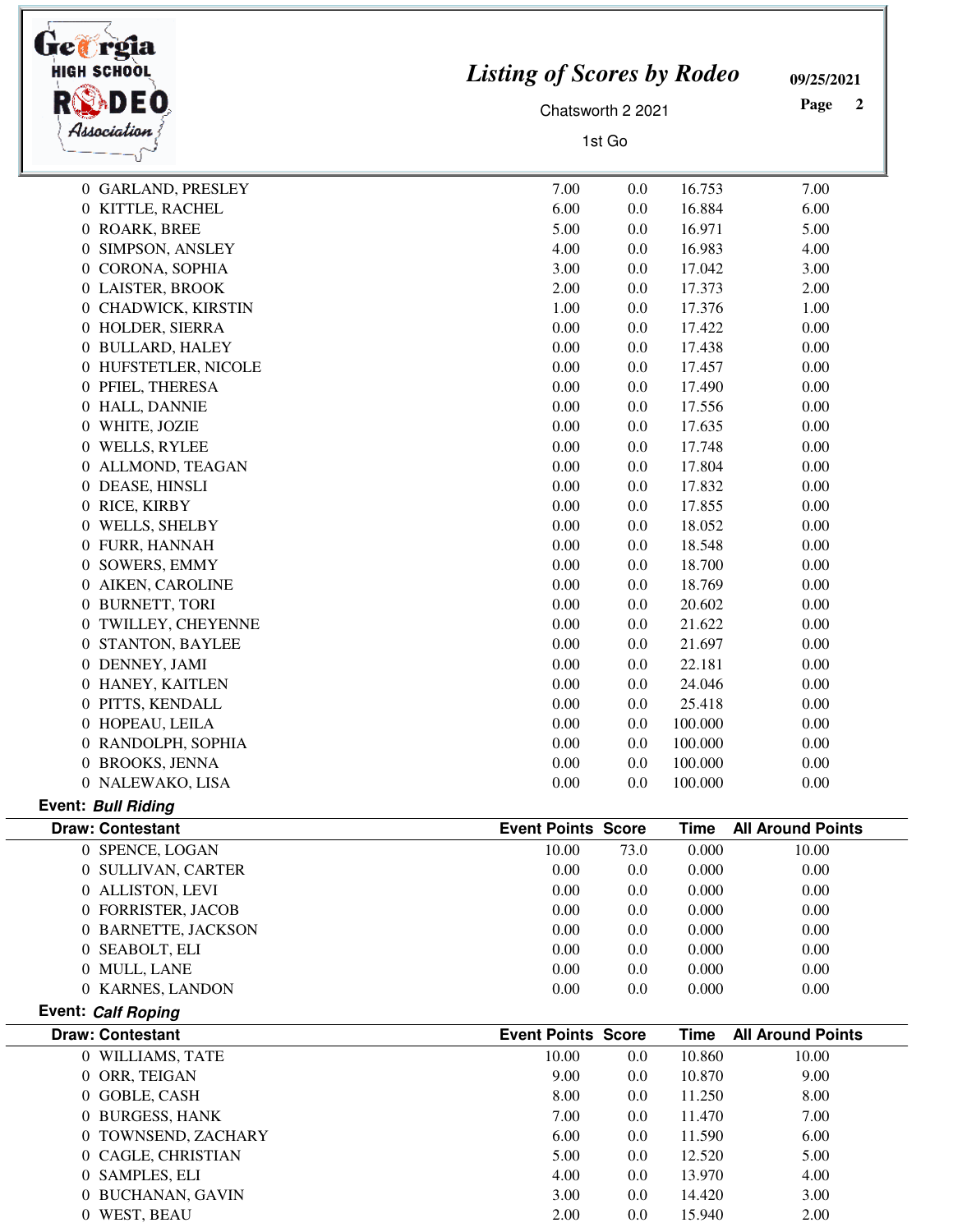| lre#rgia<br><b>HIGH SCHOOL</b>           | <b>Listing of Scores by Rodeo</b> | 09/25/2021        |             |                          |  |
|------------------------------------------|-----------------------------------|-------------------|-------------|--------------------------|--|
|                                          |                                   | Chatsworth 2 2021 |             | Page<br>3                |  |
| Association                              |                                   | 1st Go            |             |                          |  |
| 0 THOMAS, LOGAN                          | 1.00                              | 0.0               | 16.520      | 1.00                     |  |
| 0 PAYTON, GUNTER                         | 0.00                              | 0.0               | 16.590      | 0.00                     |  |
| 0 GREEN, RILEY                           | 0.00                              | 0.0               | 20.680      | 0.00                     |  |
| 0 HARPER, ADISON                         | 0.00                              | 0.0               | 24.210      | 0.00                     |  |
| 0 DENNEY, LUKE                           | 0.00                              | 0.0               | 100.000     | 0.00                     |  |
| 0 SAPP, BALEY                            | 0.00                              | 0.0               | 100.000     | 0.00                     |  |
| 0 MILFORD, GARRETT                       | 0.00                              | 0.0               | 100.000     | 0.00                     |  |
| 0 GRAY, NATHAN                           | 0.00                              | 0.0               | 100.000     | 0.00                     |  |
| 0 MILLER, TREVOR                         | 0.00                              | 0.0               | 100.000     | 0.00                     |  |
| 0 SAPP, JHETT                            | 0.00                              | 0.0               | 100.000     | 0.00                     |  |
| 0 HOBSON, CHARLIE                        | 0.00                              | 0.0               | 100.000     | 0.00                     |  |
| 0 OROZCO, KOLTON                         | 0.00                              | 0.0               | 100.000     | 0.00                     |  |
| Event: Poles<br><b>Draw: Contestant</b>  | <b>Event Points Score</b>         |                   | <b>Time</b> | <b>All Around Points</b> |  |
| 0 HALL, DANNIE                           | 10.00                             | 0.0               | 21.605      | 10.00                    |  |
| 0 POSEY, LAINEY                          | 9.00                              | 0.0               | 21.707      | 9.00                     |  |
| 0 RINER, RILEY                           | 8.00                              | 0.0               | 21.970      | 8.00                     |  |
| 0 KITTLE, RACHEL                         | 7.00                              | 0.0               | 22.167      | 7.00                     |  |
| 0 PFIEL, THERESA                         | 6.00                              | 0.0               | 22.590      | 6.00                     |  |
| 0 HUFSTETLER, NICOLE                     | 5.00                              | 0.0               | 22.820      | 5.00                     |  |
| 0 DEASE, HINSLI                          | 4.00                              | 0.0               | 22.847      | 4.00                     |  |
| 0 BUTLER, ELLIE                          | 3.00                              | 0.0               | 23.048      | 3.00                     |  |
| 0 HANEY, KAITLEN                         | 2.00                              | 0.0               | 25.862      | 2.00                     |  |
| 0 AIKEN, CAROLINE                        | 1.00                              | 0.0               | 26.454      | 1.00                     |  |
| 0 RICE, KIRBY                            | 0.00                              | 0.0               | 26.737      | 0.00                     |  |
| 0 BULLARD, HALEY                         | 0.00                              | 0.0               | 26.907      | 0.00                     |  |
| <b>SIMPSON, ANSLEY</b><br>$\overline{0}$ | 0.00                              | 0.0               | 27.600      | 0.00                     |  |
| 0 DENNEY, JAMI                           | 0.00                              | 0.0               | 27.852      | 0.00                     |  |
| 0 WELLS, RYLEE                           | 0.00                              | 0.0               | 28.745      | 0.00                     |  |
| 0 CORONA, SOPHIA                         | 0.00                              | 0.0               | 29.329      | 0.00                     |  |
| 0 STANTON, BAYLEE                        | 0.00                              | 0.0               | 31.884      | 0.00                     |  |
| 0 ROARK, BREE                            | 0.00                              | 0.0               | 32.329      | 0.00                     |  |
| 0 BURNETT, TORI                          | 0.00                              | 0.0               | 35.782      | 0.00                     |  |
| 0 HOPEAU, LEILA                          | 0.00                              | 0.0               | 100.000     | 0.00                     |  |
| 0 RANDOLPH, SOPHIA                       | 0.00                              | 0.0               | 100.000     | 0.00                     |  |
| 0 CHADWICK, KIRSTIN                      | 0.00                              | 0.0               | 100.000     | 0.00                     |  |
| 0 ALLMOND, TEAGAN                        | 0.00                              | 0.0               | 100.000     | 0.00                     |  |
| 0 BROOKS, JENNA                          | 0.00                              | 0.0               | 100.000     | 0.00                     |  |
| 0 GARLAND, PRESLEY                       | 0.00                              | 0.0               | 100.000     | 0.00                     |  |
| 0 NALEWAKO, LISA                         | 0.00                              | 0.0               | 100.000     | 0.00                     |  |
| <b>Event: Steer Wrestling</b>            |                                   |                   |             |                          |  |
| <b>Draw: Contestant</b>                  | <b>Event Points Score</b>         |                   | <b>Time</b> | <b>All Around Points</b> |  |
| 0 BURGESS, HANK                          | 10.00                             | 0.0               | 5.590       | 10.00                    |  |
| 0 CAGLE, CHRISTIAN                       | 9.00                              | 0.0               | 12.190      | 9.00                     |  |
| 0 ORR, TEIGAN                            | 8.00                              | 0.0               | 13.000      | 8.00                     |  |
| 0 TOWNSEND, ZACHARY                      | 7.00                              | 0.0               | 16.980      | 7.00                     |  |
| Event: Team Roping                       |                                   |                   |             |                          |  |
| <b>Draw: Contestant</b>                  | <b>Event Points Score</b>         |                   | <b>Time</b> | <b>All Around Points</b> |  |
| 0 ORR, TEIGAN (1)                        | 10.00                             | 0.0               | 8.650       | 10.00                    |  |
| 0 MILLER, TREVOR (2)                     | 10.00                             | 0.0               | 8.650       | 10.00                    |  |
| 0 OROZCO, EMMA (1)                       | 9.00                              | 0.0               | 18.200      | 9.00                     |  |